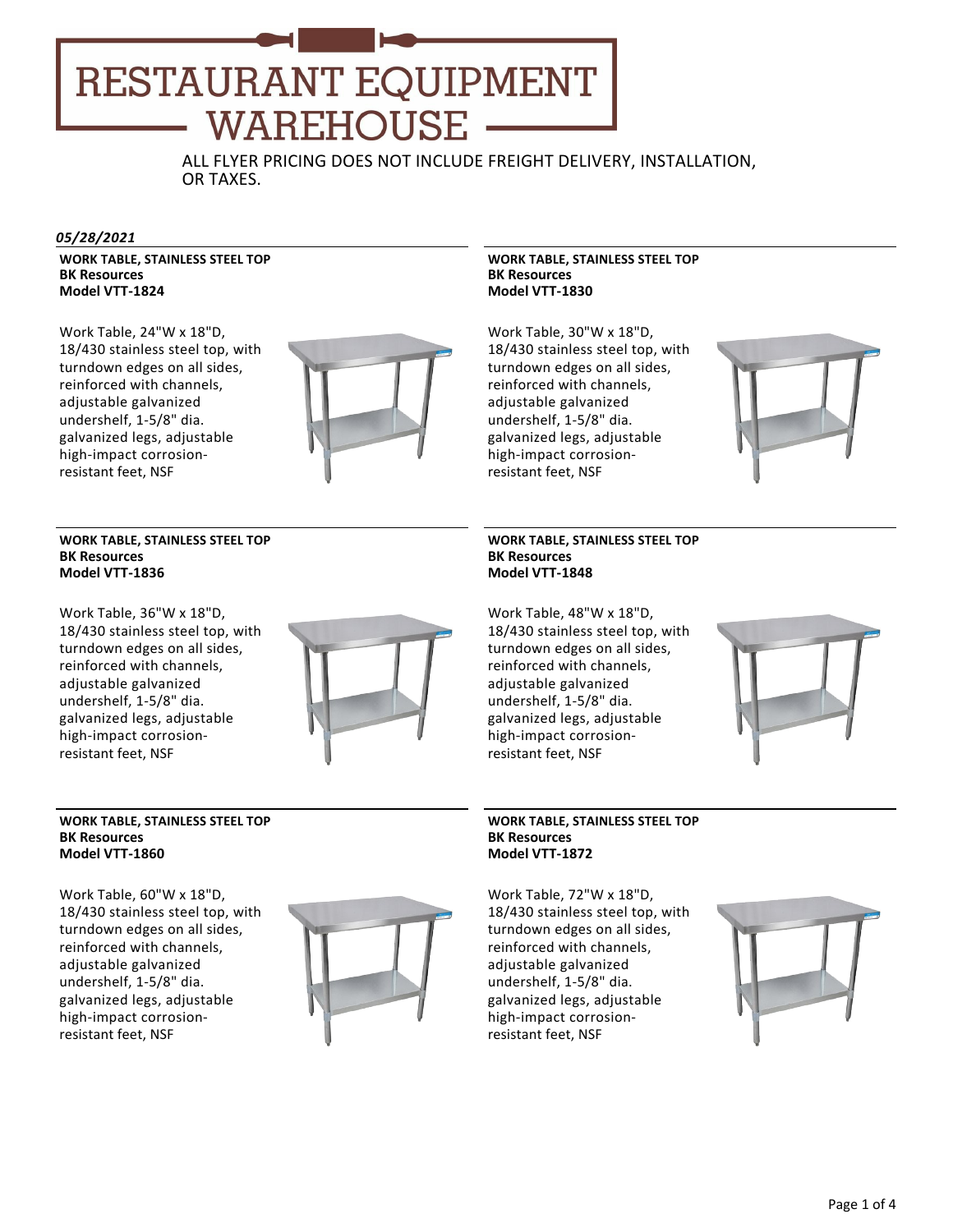# *05/28/2021*

# **WORK TABLE, STAINLESS STEEL TOP BK Resources Model VTT‐1884**

Work Table, 84"W x 18"D, 18/430 stainless steel top, with turndown edges on all sides, reinforced with channels, adjustable galvanized undershelf, 1‐5/8" dia. galvanized legs, adjustable high‐impact corrosion‐ resistant feet, NSF



#### **WORK TABLE, STAINLESS STEEL TOP Atosa USA, Inc. Model SSTW‐2424**

MixRite Work Table, 24"W x 24"D x 34"H, 18/430 stainless steel top with turned down edges, 18/430 stainless steel adjustable undershelf & legs, adjustable bullet feet, NSF, KD



# **WORK TABLE, STAINLESS STEEL TOP BK Resources Model VTT‐1896**

Work Table, 96"W x 18"D, 18/430 stainless steel top, with turndown edges on all sides, reinforced with channels, adjustable galvanized undershelf, (6) 1‐5/8" dia. galvanized legs, adjustable high‐impact corrosion‐ resistant feet, NSF



# **WORK TABLE, STAINLESS STEEL TOP Atosa USA, Inc. Model SSTW‐2430**

MixRite Work Table, 30"W x 24"D x 34"H, 18/430 stainless steel top with turned down edges, 18/430 stainless steel adjustable undershelf & legs, adjustable bullet feet, NSF, KD



#### **WORK TABLE, STAINLESS STEEL TOP Atosa USA, Inc. Model SSTW‐2436**

MixRite Work Table, 36"W x 24"D x 34"H, 18/430 stainless steel top with turned down edges, 18/430 stainless steel adjustable undershelf & legs, adjustable bullet feet, NSF, KD



# **WORK TABLE, STAINLESS STEEL TOP Atosa USA, Inc. Model SSTW‐2448**

MixRite Work Table, 48"W x 24"D x 34"H, 18/430 stainless steel top with turned down edges, 18/430 stainless steel adjustable undershelf & legs, adjustable bullet feet, NSF, KD



#### **WORK TABLE, STAINLESS STEEL TOP Atosa USA, Inc. Model SSTW‐2460**

MixRite Work Table, 60"W x 24"D x 34"H, 18/430 stainless steel top with turned down edges, 18/430 stainless steel adjustable undershelf & legs, adjustable bullet feet, NSF, KD



# **WORK TABLE, STAINLESS STEEL TOP Atosa USA, Inc. Model SSTW‐2472**

MixRite Work Table, 72"W x 24"D x 34"H, 18/430 stainless steel top with turned down edges, 18/430 stainless steel adjustable undershelf & legs, adjustable bullet feet, NSF, KD

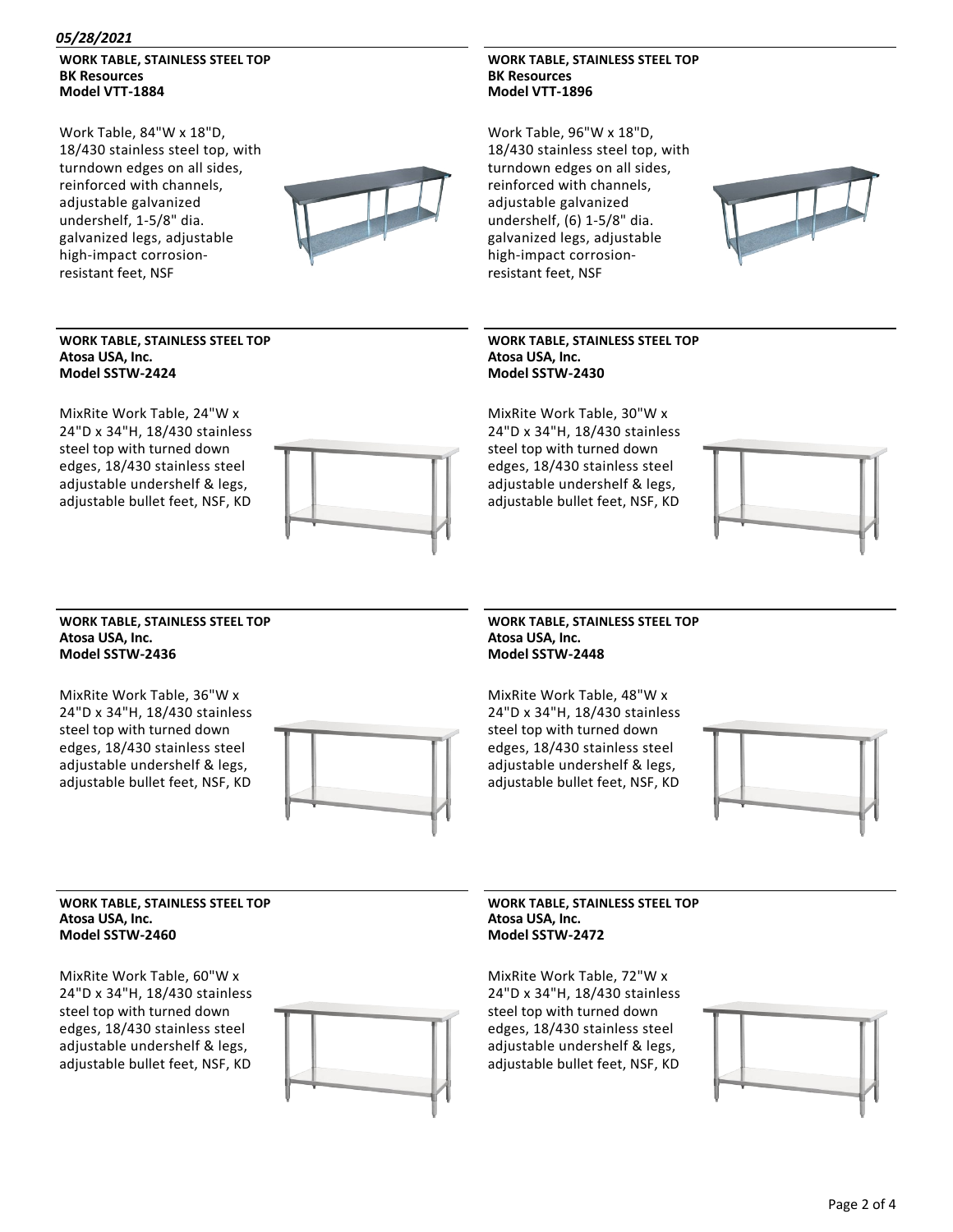#### *05/28/2021*

# **WORK TABLE, STAINLESS STEEL TOP Atosa USA, Inc. Model SSTW‐3030**

MixRite Work Table, 30"W x 30"D x 34"H, 18/430 stainless steel top with turned down edges, 18/430 stainless steel adjustable undershelf & legs, adjustable bullet feet, NSF, KD



# **WORK TABLE, STAINLESS STEEL TOP Atosa USA, Inc. Model SSTW‐3036**

MixRite Work Table, 36"W x 30"D x 34"H, 18/430 stainless steel top with turned down edges, 18/430 stainless steel adjustable undershelf & legs, adjustable bullet feet, NSF, KD



#### **WORK TABLE, STAINLESS STEEL TOP Atosa USA, Inc. Model SSTW‐3048**

MixRite Work Table, 48"W x 30"D x 34"H, 18/430 stainless steel top with turned down edges, 18/430 stainless steel adjustable undershelf & legs, adjustable bullet feet, NSF, KD



# **WORK TABLE, STAINLESS STEEL TOP Atosa USA, Inc. Model SSTW‐3060**

MixRite Work Table, 60"W x 30"D x 34"H, 18/430 stainless steel top with turned down edges, 18/430 stainless steel adjustable undershelf & legs, adjustable bullet feet, NSF, KD



#### **WORK TABLE, STAINLESS STEEL TOP Atosa USA, Inc. Model SSTW‐3072**

MixRite Work Table, 72"W x 30"D x 34"H, 18/430 stainless steel top with turned down edges, 18/430 stainless steel adjustable undershelf & legs, adjustable bullet feet, NSF, KD



## **WORK TABLE, STAINLESS STEEL TOP Atosa USA, Inc. Model SSTW‐3084**

MixRite Work Table, 84"W x 30"D x 34"H, 18/430 stainless steel top with turned down edges, 18/430 stainless steel adjustable undershelf & (6) legs, adjustable bullet feet, NSF, KD



#### **WORK TABLE, STAINLESS STEEL TOP Atosa USA, Inc. Model SSTW‐3096**

MixRite Work Table, 96"W x 30"D x 34"H, 18/430 stainless steel top with turned down edges, 18/430 stainless steel adjustable undershelf & (6) legs, adjustable bullet feet, NSF, KD



**EQUIPMENT STAND Atosa USA, Inc. Model ATSE‐3024**

MixRite Equipment Stand, 24"W x 30"D x 24"H, stainless steel top with upturn on rear & sides, stainless steel adjustable undershelf & legs, adjustable bullet feet, NSF, KD